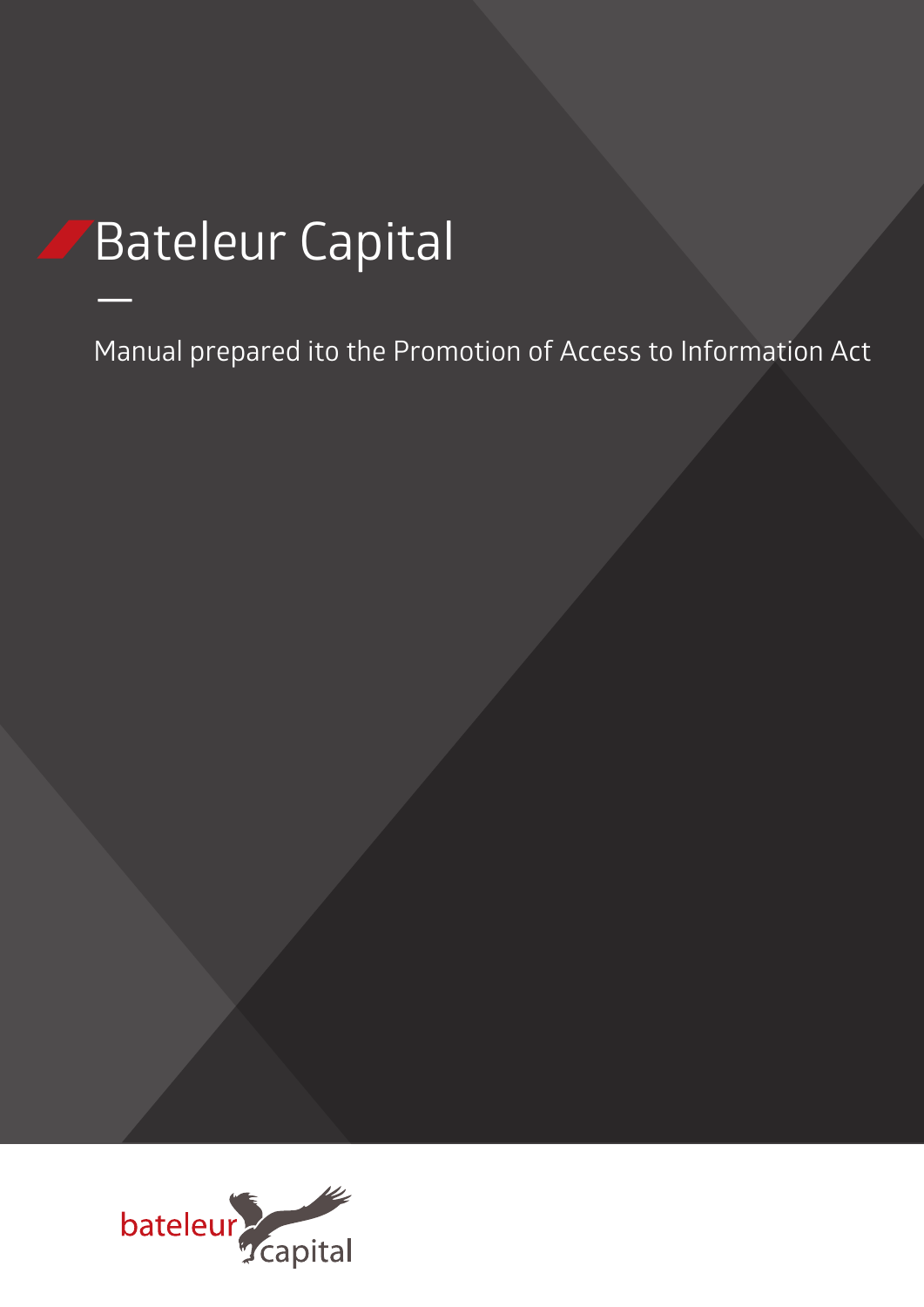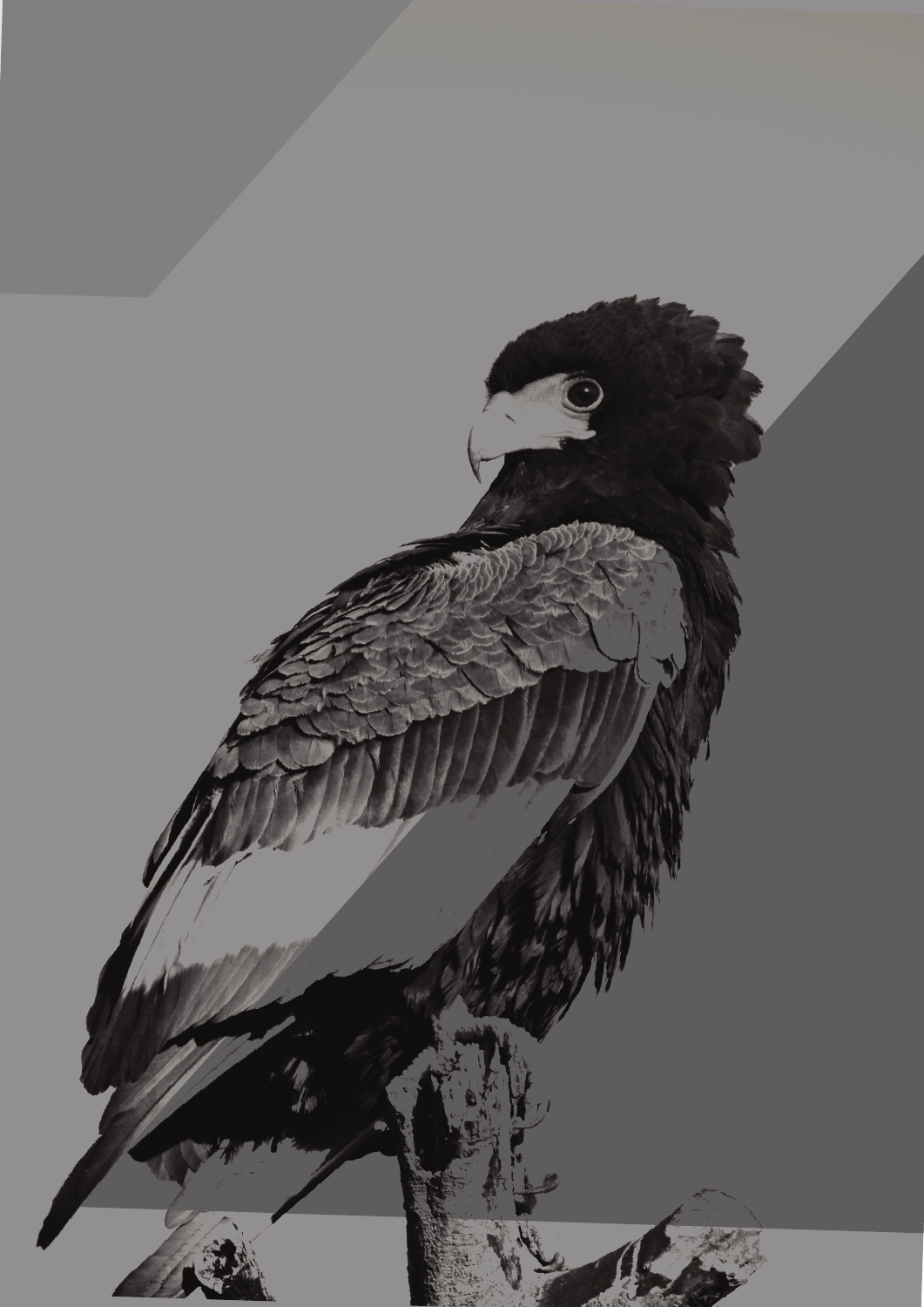

## Table of Contents

| A. Introduction                             | 01 |
|---------------------------------------------|----|
| B. Particulars in terms of Section 51       | 01 |
| 1. Contact Details                          |    |
| 2. Section 10 guide to on use of the Manual | 01 |
| 3. Types of Records                         |    |
| 4. Request process                          | 02 |
| 5. Availability of the Manual               | 03 |
| C. Fees - Private Body                      | 04 |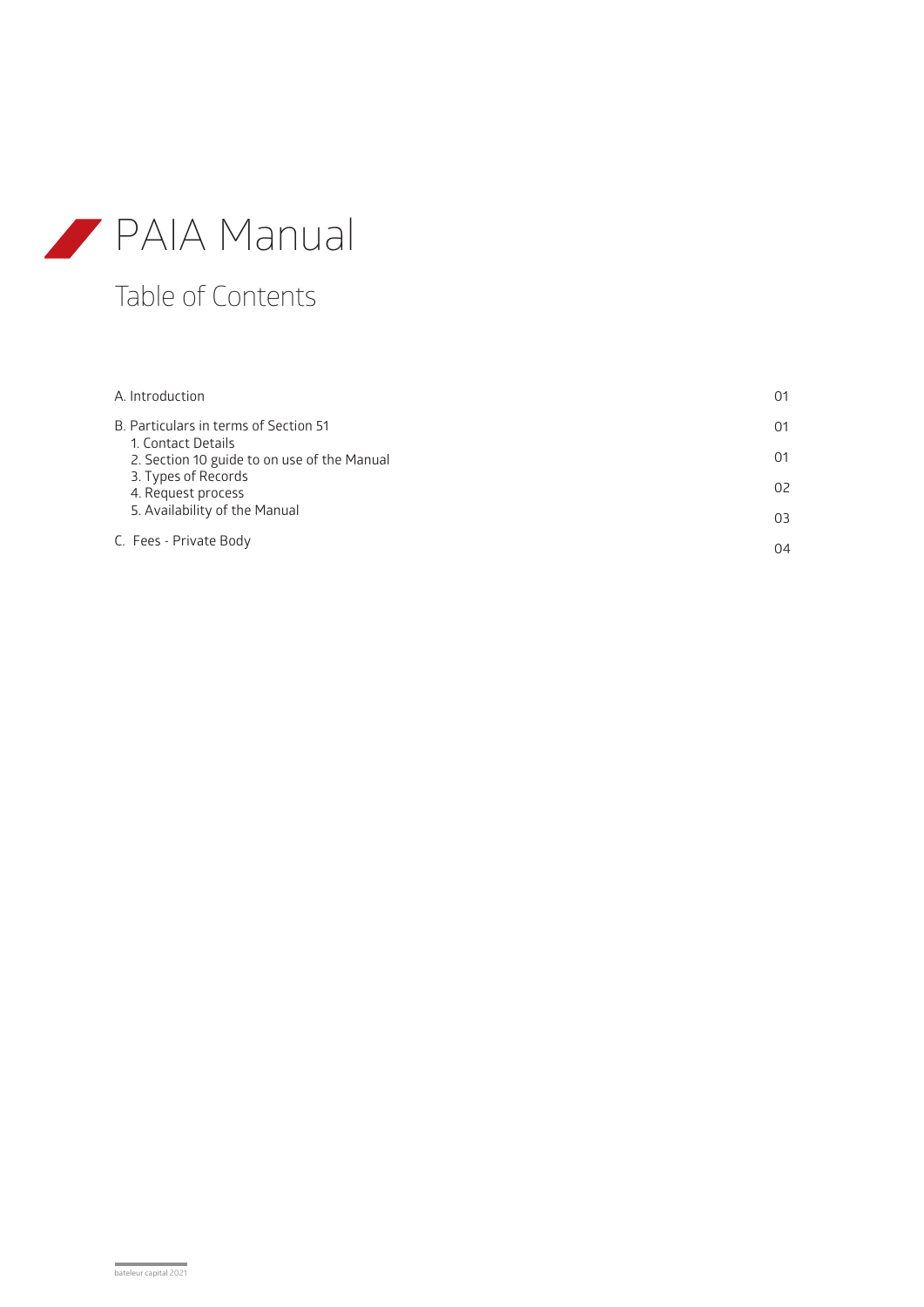## A. Introduction

01

Bateleur Capital (Pty) Ltd ("Bateleur") is an approved Discretionary Financial Services Provider (FSP No. 18123) with the Financial Sector Conduct Authority ("FSCA") in terms of the Financial Advisory and Intermediary Services Act, 2002.

Bateleur does not form part of a group of companies.

The legal and compliance department has been authorised by the CEO to attend to the requests as provided for in this Manual and in accordance with the Promotion of Access to Information Act 2 of 2000 ("Act").

### B. Particulars ito Section 51

The manual has been compiled in compliance with the Act and applies to Bateleur.

#### 1. Contact Details

For all requests for information: Attention: Deputy Information Officer email: legal@bateleurcapital.com telephone: 021 681 5060

| Postnet Suite 130 | Block H. The Terraces. No 1  |
|-------------------|------------------------------|
| Private Bag X1005 | Steenberg Office Park        |
| Claremont         | 2 Silverwood Close, Westalke |
| Cape Town         | Cape Town                    |
| 7735              | 7945                         |

2. Section 10 guide to on use of the Manual Should you require greater clarity on or assistance with the Act, we refer you to the Guide that has been published by the South African Human Rights Commission ('SAHRC') in terms of section 10 of the Act. It includes:

- what the objects of this Act are;
- the relevant contact details of each public and private body (where possible);
- the process that needs to be followed in order to request access to records;
- assistance available from the SAHRC and information officers of public bodies;
- **how to get access to the manual of a private body;**
- all the remedies available in law to you; and
- details on prescribed fees payable in respect of requests for information.

This Guide will be made available in such official language as may reasonably be required by a person who wishes to exercise any right contemplated in the Act.

Please direct any queries to: The South African Human Rights Commission PAIA Unit The Research and Documentation Department Postal address: Private Bag X2700 Houghton 2041 Telephone: +27 11 877 3803 Fax: +27 11 403 0625

Website: www.sahrc.org.za

E-mail: paia@sahrc.org.za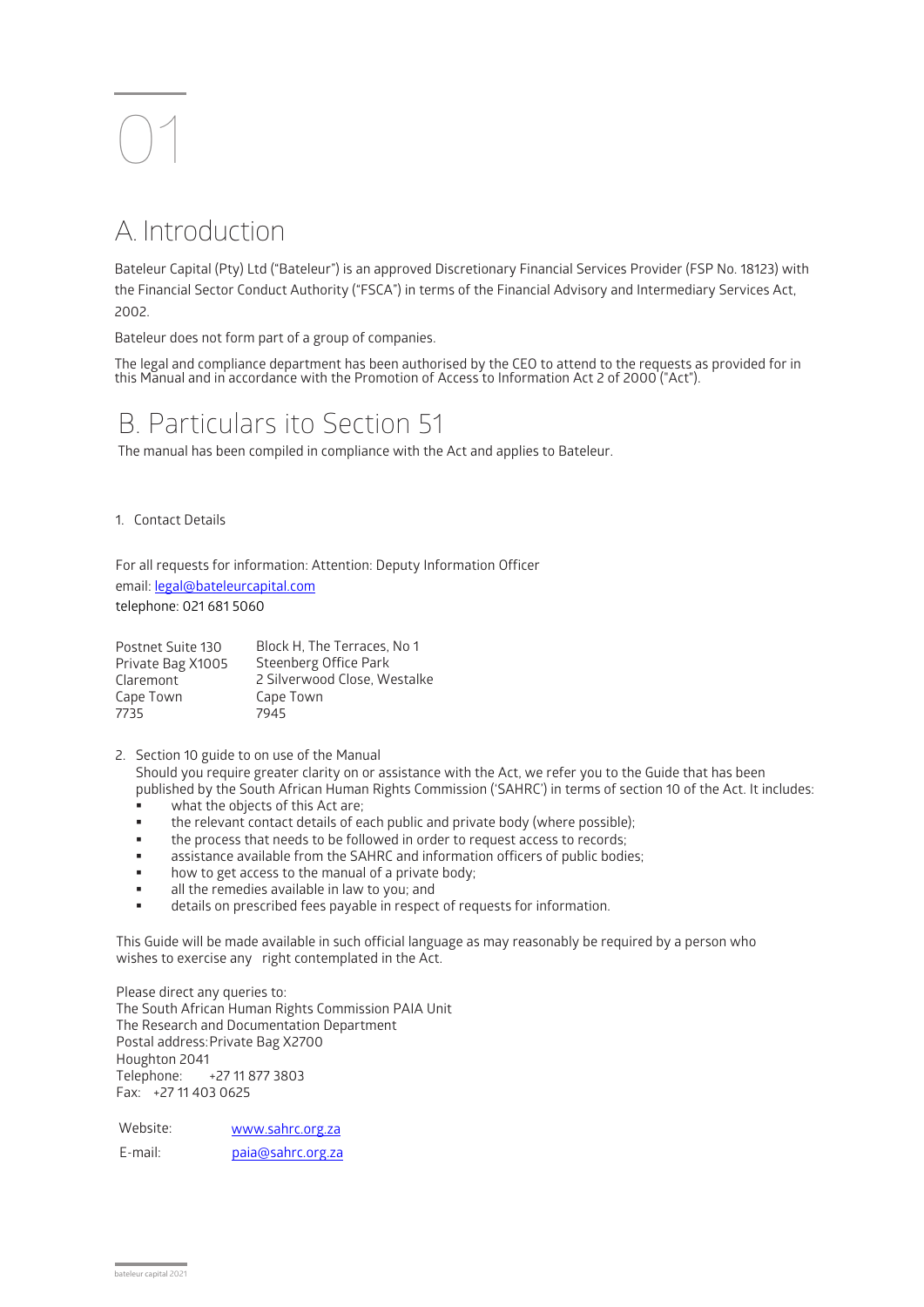# 02

#### 3. Types of Records

Records available in terms of any other legislation

All records kept and made available in terms of legislation applicable to any of the entities listed in this manual and the financial services industry in general, as it applies to the specific environment in which the entity operates, are available in accordance with said legislation.

Records available without requesting access in terms of the Act

A private body may, on a voluntary and periodic basis, submit to the Minister a description of categories of records, which are automatically available without a person having to request access in terms of the Act. The Minister must publish any description so submitted by notice in the Gazette.

The identified entities have not submitted any such description for publication in the Gazette. Certain records are however freely available on the Internet at www.bateleurcapital.com

#### Records available on request

We set out below the subjects and categories of records that are, subject to access being denied as set out in the Act, available upon request for the purposes of the Act: Records are held on the following subjects:

- 
- a. Personnel records;<br>b. Client-related recor
- b. Client-related records;<br>c. Private body records: a Private body records; and
- d. Records in the possession of or pertaining to other parties.
- a. Personnel records

Personnel refers to any person who works for or provides services to or on behalf of the private body and receives or is entitled to receive any remuneration and any other person who assists in carrying out or conducting the business of the private body. This includes, without limitation, directors, executives, non-executives, all permanent, temporary and part-time staff as well as contract workers.

Personnel records include the following:

Any personal records provided to the private body by their personnel; Any records a third party has provided to the private body about any of their personnel; Conditions of employment and other personnel-related contractual and quasi-legal records; Internal evaluation records; and Other internal records and correspondence.

b. Client-related records

A client includes any natural or juristic entity, who receives services from the private body. Client-related information includes the following:

Any records a client has provided to a third party acting for or on behalf of the private body; Any records a third party has provided to the private body; and

Records generated by or within the private body pertaining to the client, including transactional records.

c. Private body records

A private body's records relate to the body's own affairs and are considered to include, but not limited to:

- **Financial records;**
- **C** Operational records;
- Databases;
- Information technology;
- Marketing records;
- Internal correspondence;
- Records relating to products and services;
- Statutory records;
- Internal policies and procedures;
- Treasury-related records;
- Securities and equities; and
- Records held by officials of the private body.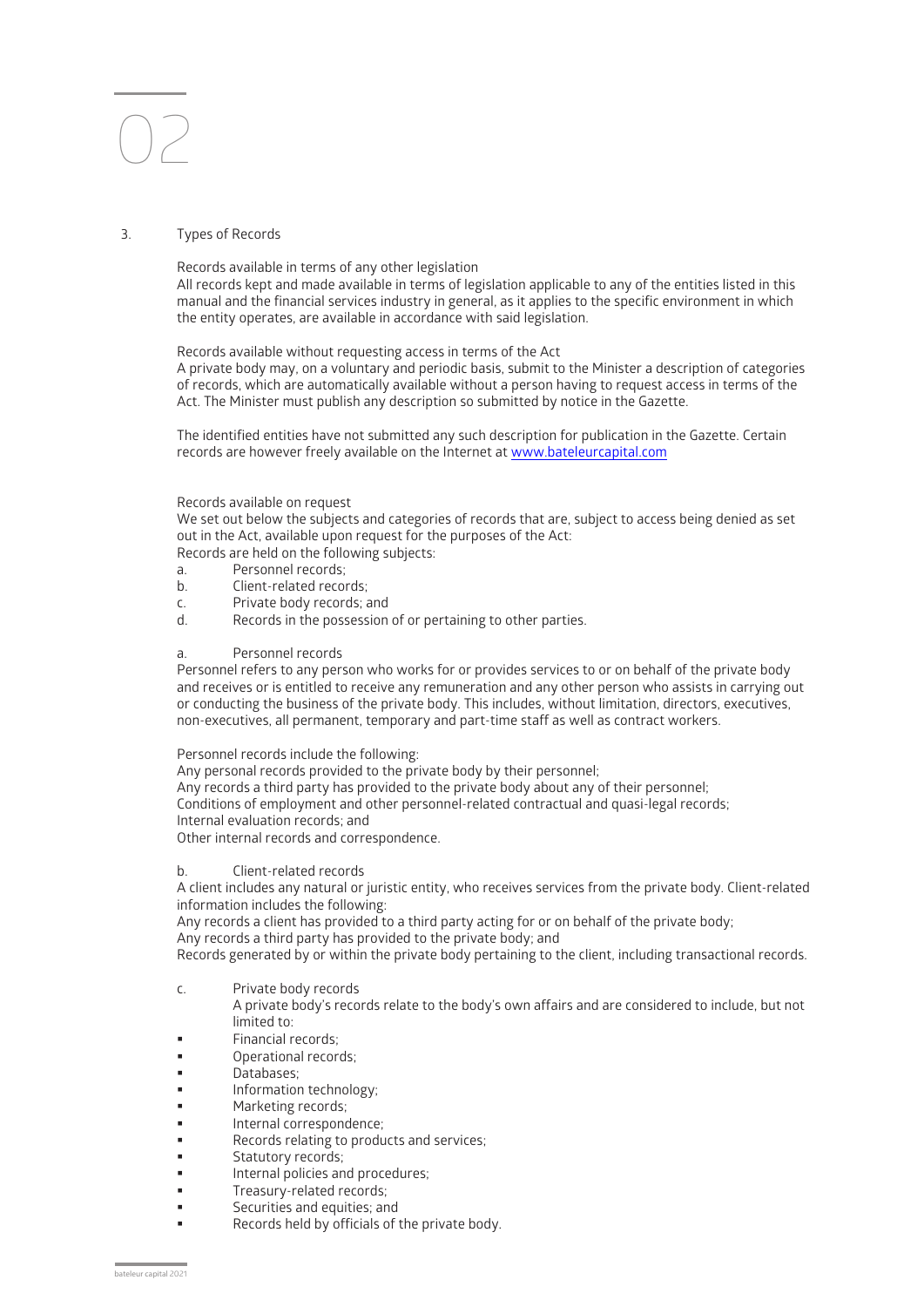## 03

#### d. Other parties

The private body may possess records pertaining to other parties, including without limitation contractors, suppliers, subsidiary/holding/sister companies, joint venture companies, service providers. The following records fall under this category:

Personnel, client or private body records which are held by another party as opposed to being held by the private body; and

Records held by the private body pertaining to other parties, including without limitation financial records, correspondence, contractual records, records provided by the other party, and records third parties have provided about the contractors / suppliers.

#### 4. Request process

Aperson who wants access to the records of any of the identified private bodies must complete the necessary request form.

The request form can be accessed on our website www.bateleurcapital.com or at www.sahrc.org.za. If any assistance is required to obtain the form or on any other matter, please contact us by means of any of the contact details referred to in paragraph 1.

The completed request form must be sent to the any of the above detailed contact details provided in paragraph 1 and marked for the attention of the Information Officer.

We will process the request and notify you of the fees (if any) that are payable and of the different procedures that must be followed until the request is finalised. The breakdown of fees for private bodies is details in Section C below.

All the relevant sections of the request form must be completed fully, failing which could result in a delay.

NOTE: Access to certain records may be or must be denied on the grounds set out in the Act. Mandatory grounds for refusal include but are not limited to:

- Information for the protection of the privacy of individuals;
- Information for the protection of commercial information and confidential information of third parties;
- **Information privileged from production in legal proceedings;**
- Commercial information of the company; and
- Research information.

#### 5. Availability of the manual

Copies of this manual are available for inspection, free of charge, at our office. Copies are also available from the South African Human Rights Commission and on our website www.bateleurcapital.com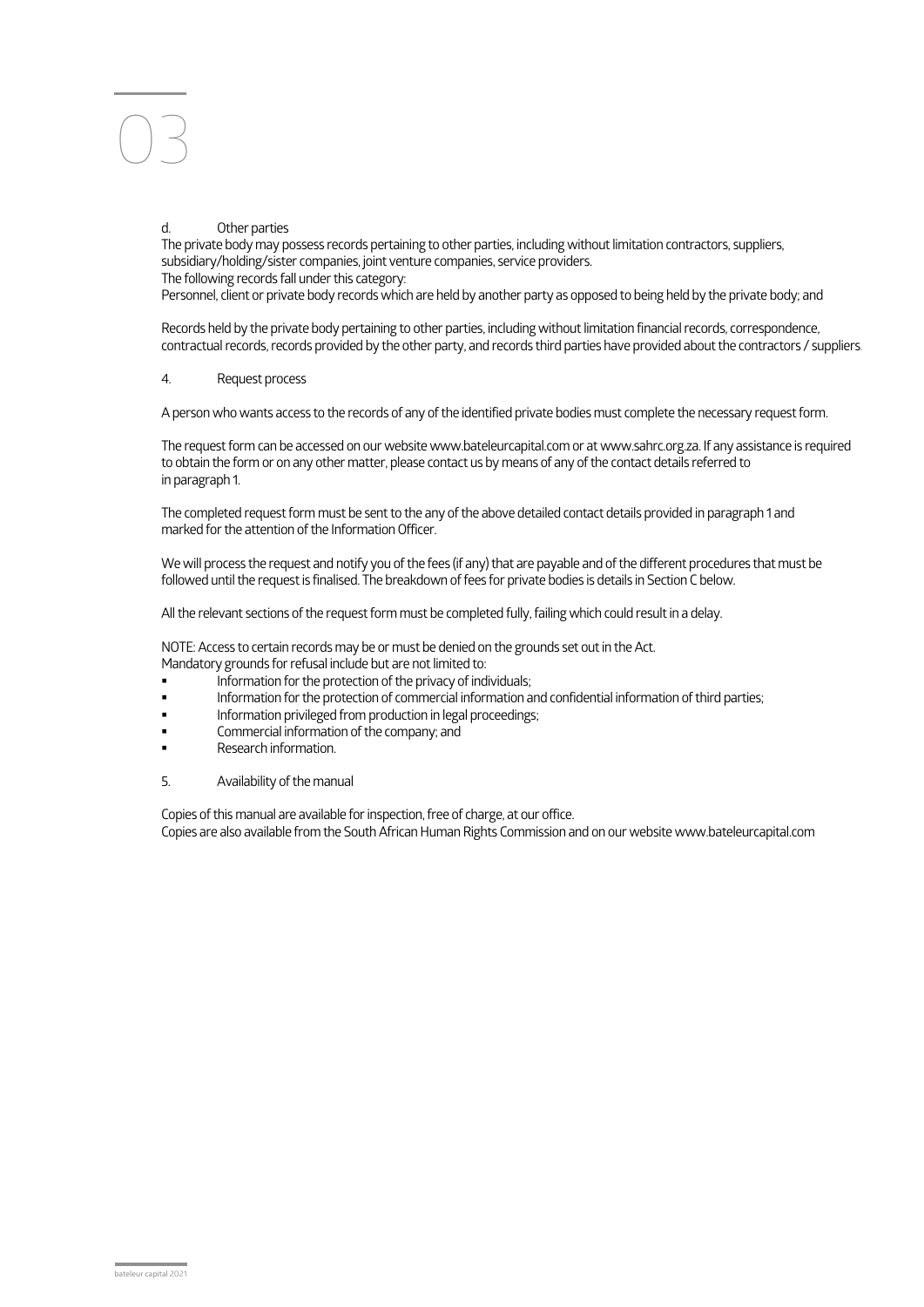#### C. Fees – Private Body

#### Reproduction Fees:

04

Where a private body has voluntarily provided the Minister with a list of categories of records that will automatically be made available to any person requesting access thereto, the only charge that may be levied for obtaining such records, will be a fee for reproduction of the record in question.

| The applicable fees for reproduction as referred to above are:                     | R     |
|------------------------------------------------------------------------------------|-------|
| For every photocopy of an A4-size page or part thereof                             | 1.10  |
| For every printed copy of an A4-size page or part thereof held on a computer or in | 0.75  |
| electronic or machine- readable form                                               |       |
| For a copy in a computer-readable form on - stiffy disc                            | 7.50  |
| - compact disc                                                                     | 70.00 |
|                                                                                    |       |
| For a transcription of visual images, for an A4-size page or part thereof          | 40.00 |
| For a copy of visual images                                                        | 60.00 |
|                                                                                    |       |
| For a transcription of an audio record, for an A4-size page or part thereof        | 20.00 |
| For a copy of an audio record                                                      | 30.00 |
|                                                                                    |       |
|                                                                                    |       |

#### Request Fees:

Where a requester submits a request for access to information held by a private body on a person other than the requester himself/herself, a request fee in the amount of R 50.00 is payable up-front before the private body will further process the request received.

#### Access Fees:

An access fee is payable in all instances where a request for access t o information is granted, except in those instances where payment of an access fee is specifically excluded in terms of the Act or an exclusion is determined by the Minister in terms of section 54(8).

| The applicable access which will be payable are:                                             | R     |  |
|----------------------------------------------------------------------------------------------|-------|--|
| For every photocopy of an A4-size page or part thereof                                       | 1.10  |  |
| For every printed copy of an A4-size page or part thereof held on a computer or in           | 0.75  |  |
| electronic or machine- readable form                                                         |       |  |
| For a copy in a computer-readable form on - stiffy disc                                      | 7.50  |  |
| - compact disc                                                                               | 70.00 |  |
|                                                                                              |       |  |
| For a transcription of visual images, for an A4-size page or part thereof                    | 40.00 |  |
| For a copy of visual images                                                                  | 60.00 |  |
|                                                                                              |       |  |
| For a transcription of an audio record, for an A4-size page or part thereof                  | 20.00 |  |
| For a copy of an audio record                                                                | 30.00 |  |
|                                                                                              |       |  |
| To search for and prepare the record for disclosure, R30,00 for each hour or part of an hour |       |  |
| reasonably required for such search and preparation                                          |       |  |
| Where a copy of a record needs to be posted the actual postage fee is payable                |       |  |
|                                                                                              |       |  |

Deposits:

Where a private body receives a request for access to information held on a person other than the requester himself/herself and the information officer upon receipt of the request is of the opinion that the preparation of the required record for disclosure will take more than 6 (six) hours, a deposit is payable by the requester.

The amount of the deposit is equal to one-third of the amount of the applicable access fee.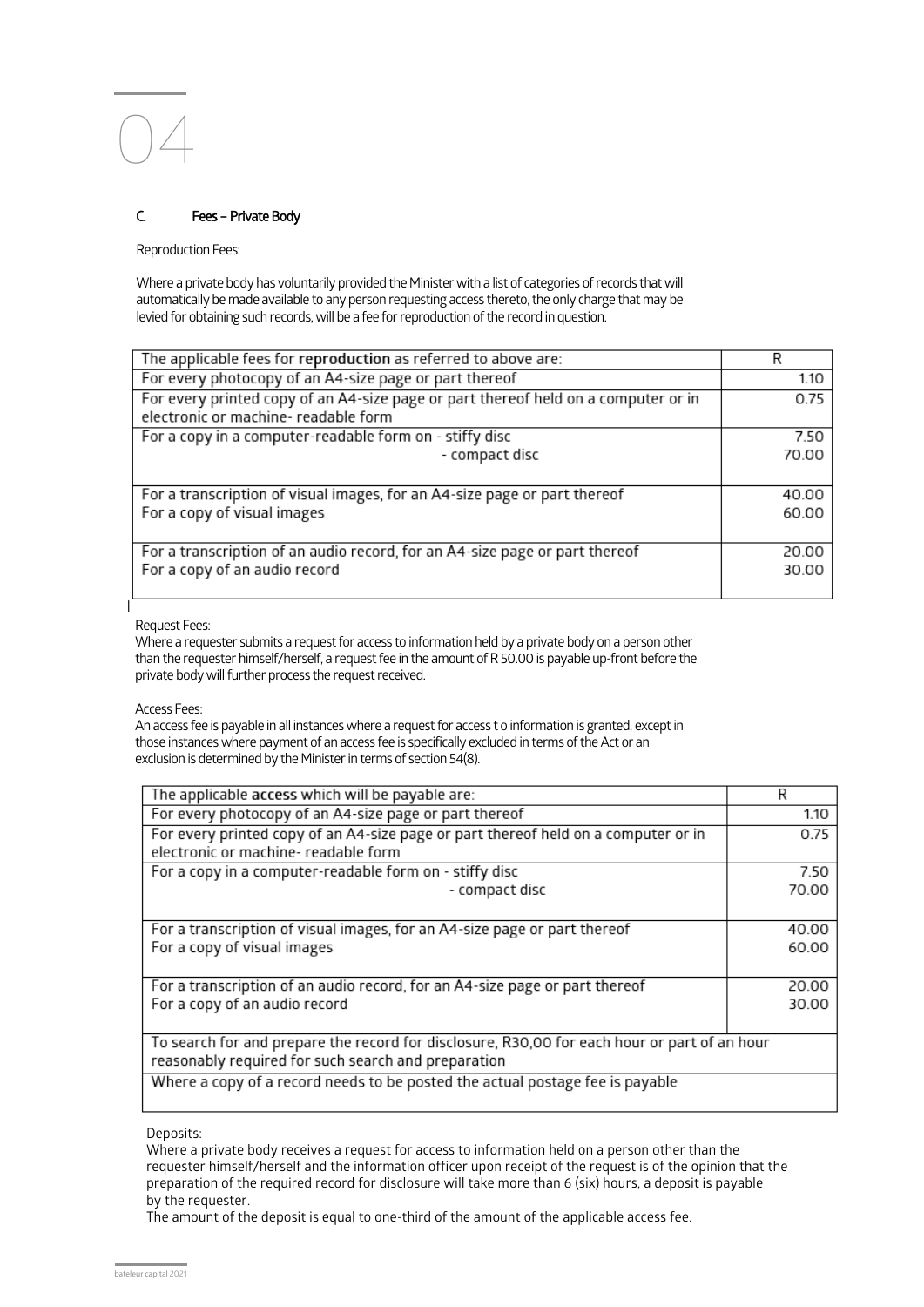#### **Bateleur Capital (Pty) Ltd**

Authorised financial services provider FSP no 18123

Block H, The Terraces, No 1 Steenberg Office Park 2 Silverwood Close,Westlake Cape Town

T +27 (0)21 681 5060 **F** +27 (0)86 649 1794

**E** funds@bateleurcapital.com **W** bateleurcapital.com